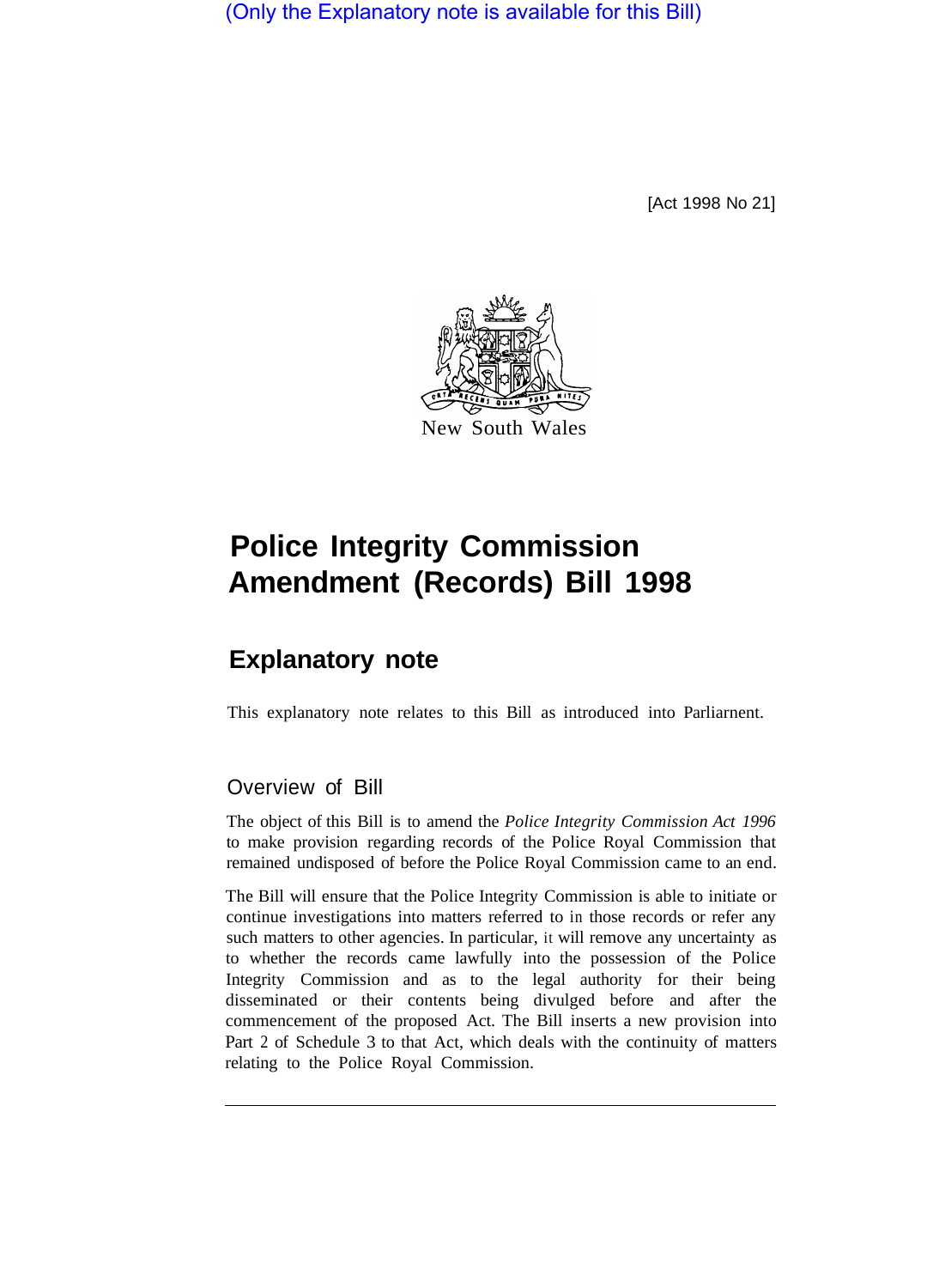Police Integrity Commission Amendment (Records) Bill 1998 [Act 1998 No 21]

Explanatory note

### Outline of provisions

**Clause 1** sets out the name (also called the short title) of the proposed Act.

**Clause 2** provides for the commencement of the proposed Act on the date of assent.

**Clause 3** is a formal provision giving effect to the Schedule of amendments to the *Police Integrity Commission Act 1996.* 

#### **Schedule 1 Amendments**

**Schedule 1 [I]**amends section 13 to make it clear that the Police Integrity Commission has functions relating to the records of the Police Royal Commission.

**Schedule 1 [2]** inserts a new clause 2B into Part 2 of Schedule 3.

Clause 2B **(1)** defines certain words and expressions used in the clause. In particular, it defines *transferred record* as a record of the Police Royal Commission that has come or comes into the possession, custody or control of the Police Integrity Commission.

Clause 2B (2) provides that the possession by the Police Integrity Commission of transferred records is lawful.

Clause 2B (3) provides that previous dissemination of any transferred record in compliance with a direction of the Police Royal Commissioner is lawful.

Clause 2B (4) and (5) provide that section 56 of the Act (which deals with secrecy and the limited circumstances in which information can be divulged) applies to transferred records.

Clause 2B (6) provides that no liability attaches to any person in connection with any acts or omissions validated by the clause.

Clause 2B (7) makes it clear that the clause has effect despite the secrecy provisions of the *Royal Commission (Police Service) Act 1994.* 

Clause 2B (8) authorises the production under section 56 of the Act of a transferred record to a court in connection with a prosecution or disciplinary proceedings instituted as a result of the Police Royal Commission's inquiry (this is a continuation of the position under the *Royal Commission (Police Service) Act 1994).*